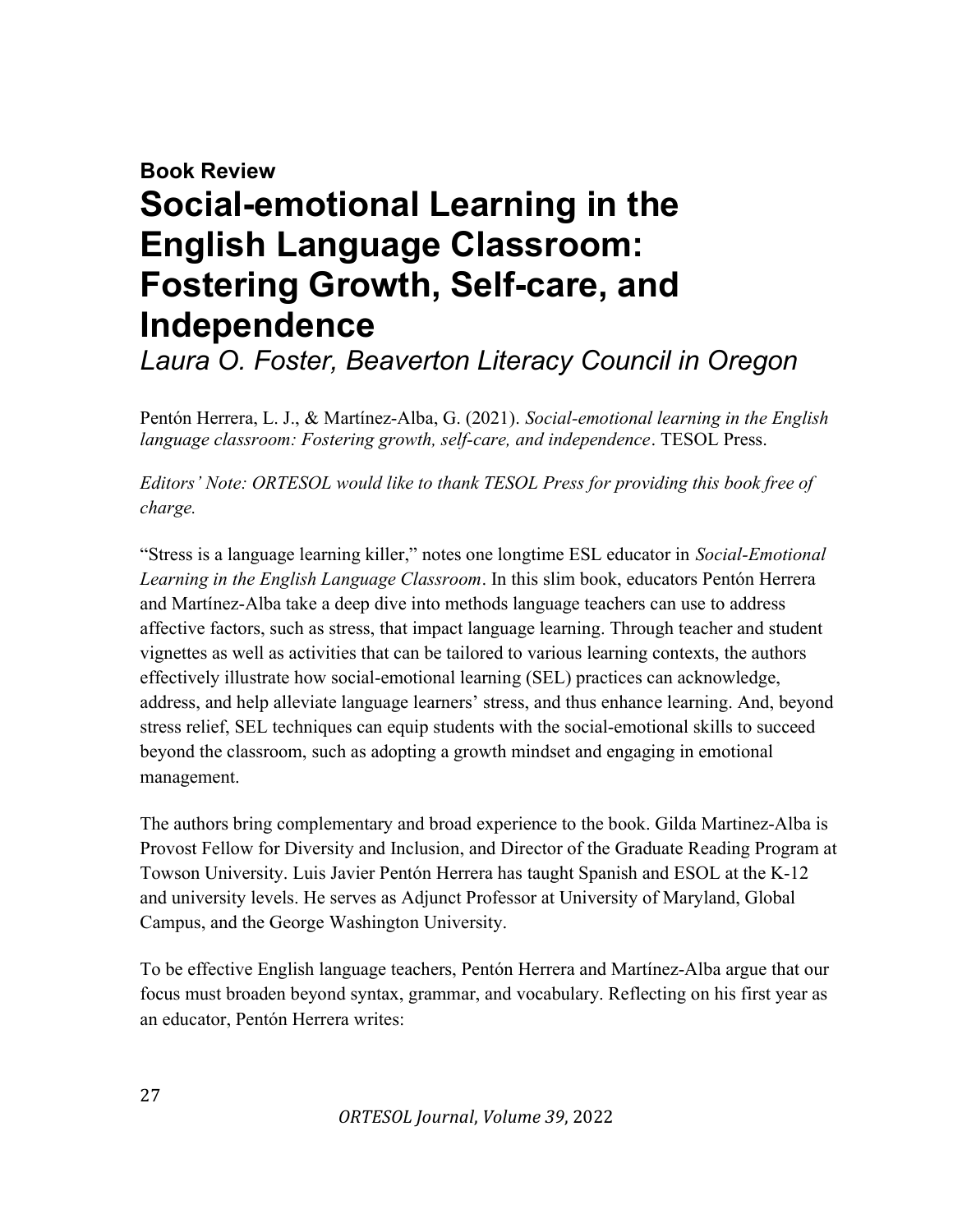Witnessing my students' social-emotional struggles made me realize that academics were only one part of the equation for their success. In many instances, my students were not able to fully participate or were not mentally present because of social-emotional conflicts they were battling alone. I began to make shifts in my teaching practices. I started to incorporate activities in our daily routines where we could explore essential topics such as feelings, emotions and human relationships, all while learning language and literacy. (4)

Some social-emotional learning practices, such as mindfulness, date back centuries. It wasn't until 1994, however, that these practices were codified by the Collaborative for Social, Academic, and Emotional Learning (CASEL.org). It describes SEL's five core competencies: 1) self-awareness, 2) self-management, 3) social awareness, 4) relationship skills, and 5) responsible decision-making.

In the first half of the book, Pentón Herrera and Martínez-Alba make the case for addressing these competencies in English language teaching at all levels and in all contexts. Because SEL competencies are culture-specific, an English language class is an excellent venue for giving learners a safe space to learn about what the authors call "the unwritten socialemotional practices of their new host country" (8). Six considerations for implementing SEL practices into a classroom are presented, such as creating an intentional space, and using student input to build classroom values and procedures.

The book also advocates for incorporating evidence-based SEL training in TESOL teacher training programs. Nine SEL frameworks are introduced, such as the University of Chicago's Consortium framework and the Forum for Youth Investment framework. Each focuses on different audiences and teaching contexts. The book argues that these tools and others, such as CASEL's "Measuring SEL" page, are vital resources every practitioner of language teaching should be aware of in order to address affective factors that impact language learning.

One prescriptive chapter describes eight self-care activities teachers can take for their own well-being. Many can be used to connect with students or model behavior for them. They can even be a springboard for language learning. For example, you might ask students as they arrive in class (via chat for a Zoom class) to share one self-care activity they do. In one classroom, a student responded, "birdwatching" and that led to conversations about birdwatching, connections with other birdwatching classmates, and language lessons based on birding websites.

The book's second half, Practical Applications of Social-Emotional Learning, devotes a chapter each to mindfulness, peace education, and restorative practices. It provides three lessons for each practice, noting that they are modifiable to any learning context and age group.